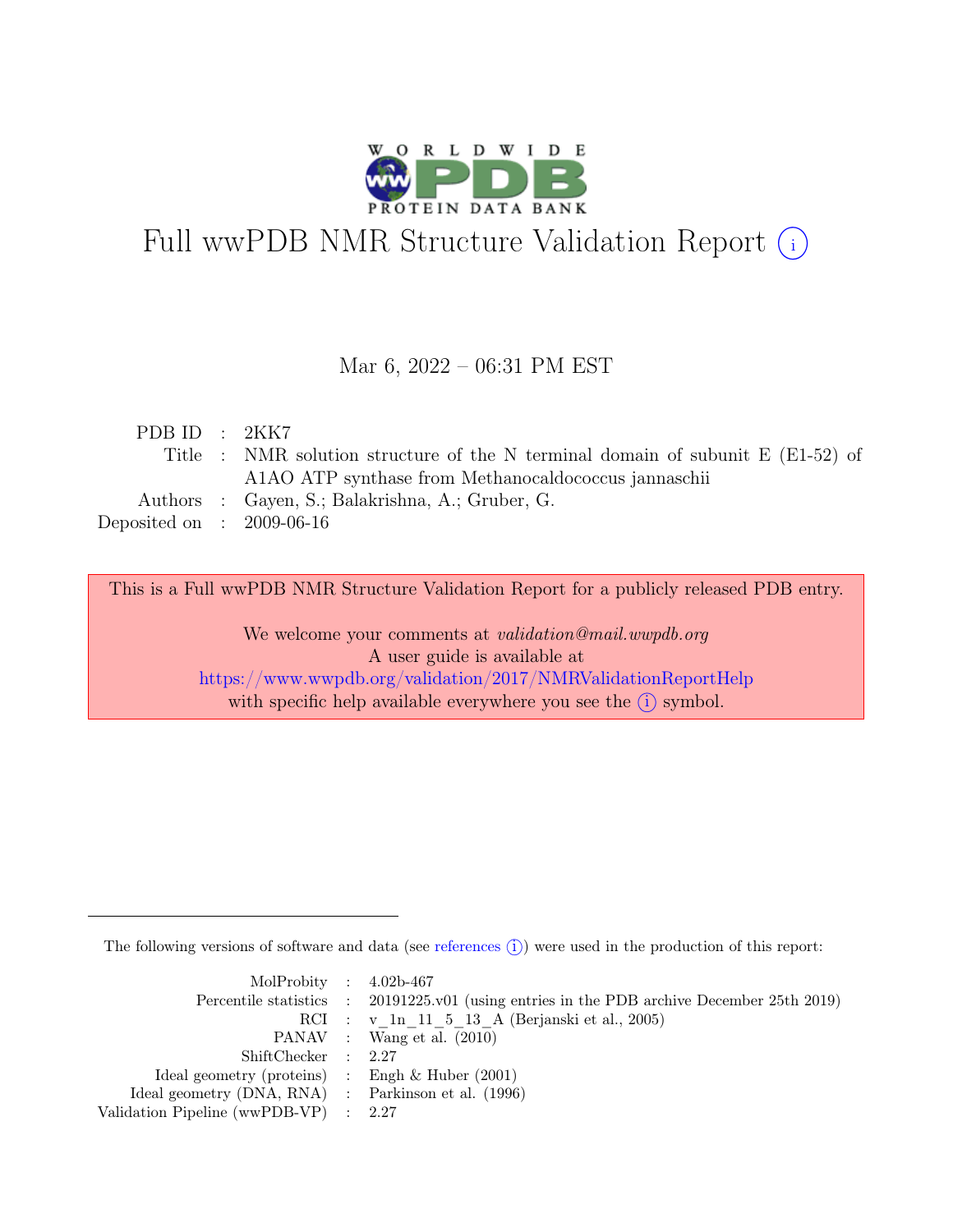# 1 Overall quality at a glance  $(i)$

The following experimental techniques were used to determine the structure: SOLUTION NMR

The overall completeness of chemical shifts assignment was not calculated.

Percentile scores (ranging between 0-100) for global validation metrics of the entry are shown in the following graphic. The table shows the number of entries on which the scores are based.



| Metric                | $(\#Entries)$ | $(\#Entries)$ |
|-----------------------|---------------|---------------|
| Clashscore            | 158937        | 12864         |
| Ramachandran outliers | 154571        | 11451         |
| Sidechain outliers    | 154315        | 11428         |

The table below summarises the geometric issues observed across the polymeric chains and their fit to the experimental data. The red, orange, yellow and green segments indicate the fraction of residues that contain outliers for  $>=$  3, 2, 1 and 0 types of geometric quality criteria. A cyan segment indicates the fraction of residues that are not part of the well-defined cores, and a grey segment represents the fraction of residues that are not modelled. The numeric value for each fraction is indicated below the corresponding segment, with a dot representing fractions  $\langle=5\%$ 

| Mol | $\perp$ Chain $\perp$ | $\perp$ Length |     | Quality of chain |  |     |  |  |
|-----|-----------------------|----------------|-----|------------------|--|-----|--|--|
|     |                       | r∩             | 50% | 23%              |  | 25% |  |  |

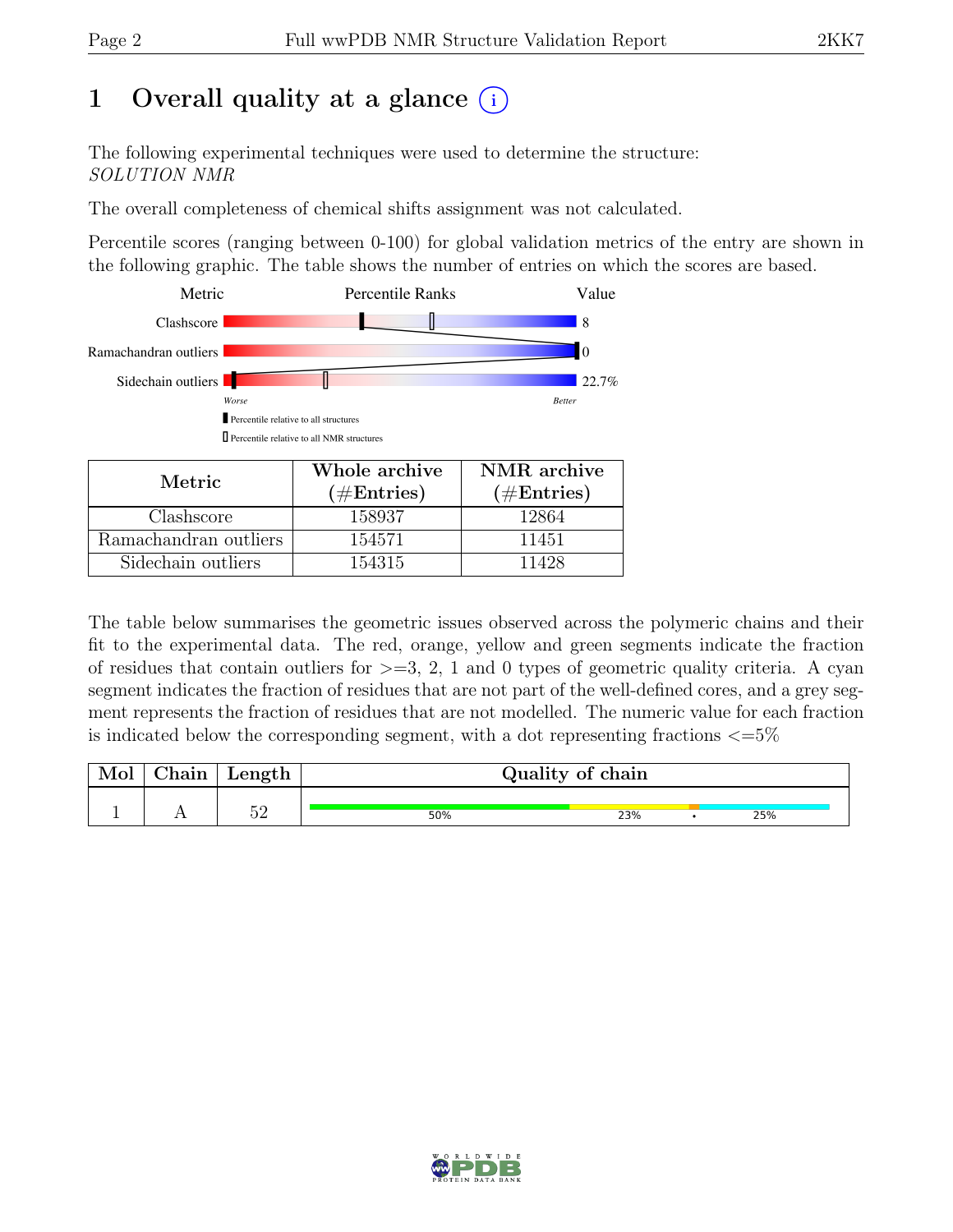# 2 Ensemble composition and analysis  $(i)$

This entry contains 20 models. Model 1 is the overall representative, medoid model (most similar to other models).

The following residues are included in the computation of the global validation metrics.

| Well-defined (core) protein residues |                                           |                                |  |  |  |  |  |
|--------------------------------------|-------------------------------------------|--------------------------------|--|--|--|--|--|
|                                      | Well-defined core   Residue range (total) | Backbone RMSD (A) Medoid model |  |  |  |  |  |
|                                      | A:9-A:47 $(39)$                           | 0.26                           |  |  |  |  |  |

Ill-defined regions of proteins are excluded from the global statistics.

Ligands and non-protein polymers are included in the analysis.

NmrClust was unable to cluster the ensemble.

Error message: Inconsistent models

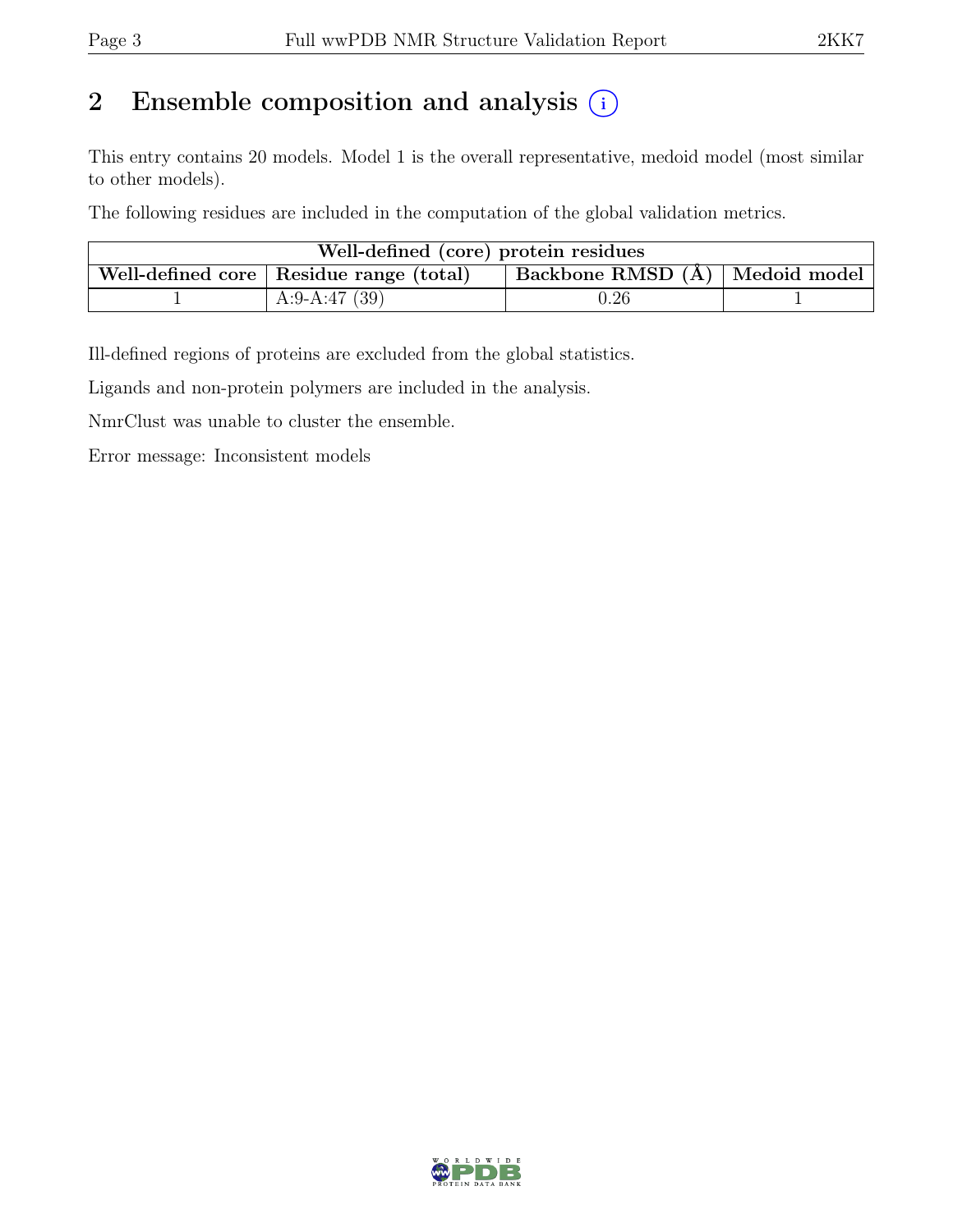# 3 Entry composition  $(i)$

There is only 1 type of molecule in this entry. The entry contains 839 atoms, of which 439 are hydrogens and 0 are deuteriums.

• Molecule 1 is a protein called V-type ATP synthase subunit E.

| Mol | Chain   Residues | Atoms        |     |     |    |  | <b>Trace</b> |  |
|-----|------------------|--------------|-----|-----|----|--|--------------|--|
|     | KΩ               | <b>Total</b> |     |     |    |  |              |  |
|     |                  | 839          | 251 | 439 | 68 |  |              |  |

There are 3 discrepancies between the modelled and reference sequences:

|  |      | Chain   Residue   Modelled   Actual   Comment | Reference |
|--|------|-----------------------------------------------|-----------|
|  | MET  | expression tag   UNP $Q57673$                 |           |
|  | ALA  | expression tag   UNP $Q57673$                 |           |
|  | VA L | expression tag   UNP $Q57673$                 |           |

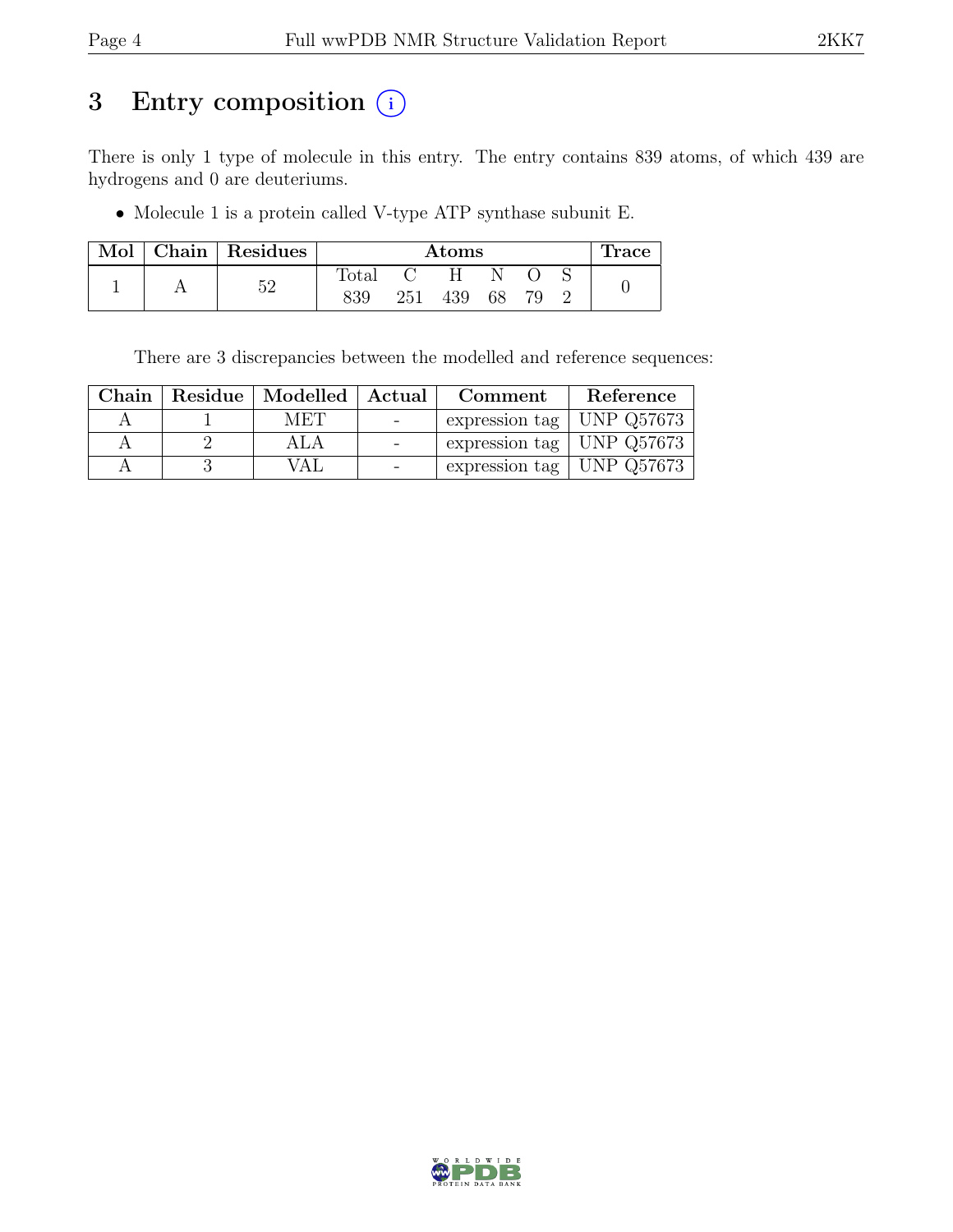# 4 Residue-property plots  $(i)$

# <span id="page-4-0"></span>4.1 Average score per residue in the NMR ensemble

These plots are provided for all protein, RNA, DNA and oligosaccharide chains in the entry. The first graphic is the same as shown in the summary in section 1 of this report. The second graphic shows the sequence where residues are colour-coded according to the number of geometric quality criteria for which they contain at least one outlier: green  $= 0$ , yellow  $= 1$ , orange  $= 2$  and red  $=$ 3 or more. Stretches of 2 or more consecutive residues without any outliers are shown as green connectors. Residues which are classified as ill-defined in the NMR ensemble, are shown in cyan with an underline colour-coded according to the previous scheme. Residues which were present in the experimental sample, but not modelled in the final structure are shown in grey.

• Molecule 1: V-type ATP synthase subunit E



# 4.2 Scores per residue for each member of the ensemble

Colouring as in section [4.1](#page-4-0) above.

## 4.2.1 Score per residue for model 1 (medoid)

• Molecule 1: V-type ATP synthase subunit E



## 4.2.2 Score per residue for model 2



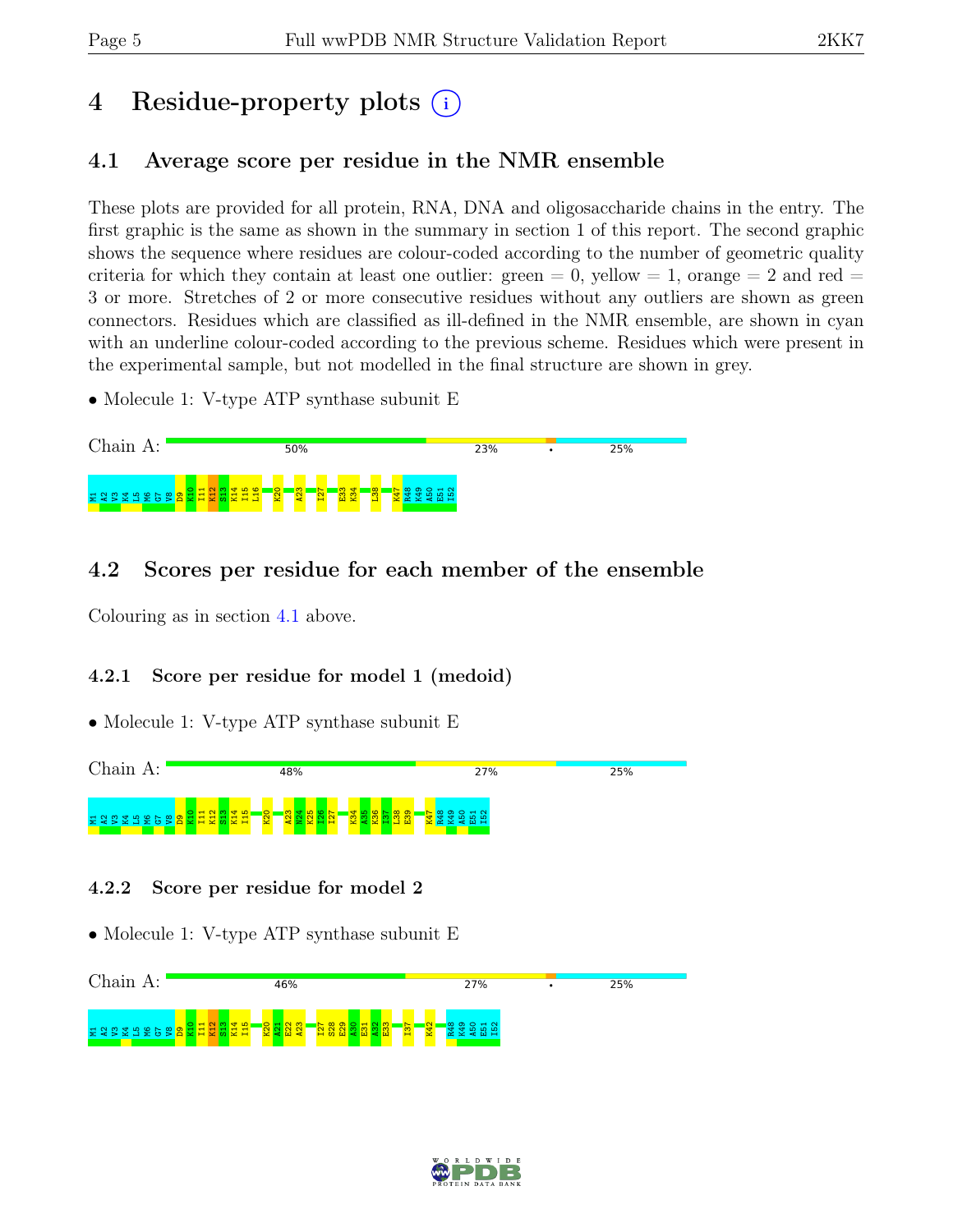### 4.2.3 Score per residue for model 3

• Molecule 1: V-type ATP synthase subunit E



### 4.2.4 Score per residue for model 4

• Molecule 1: V-type ATP synthase subunit E



### 4.2.5 Score per residue for model 5

• Molecule 1: V-type ATP synthase subunit E



### 4.2.6 Score per residue for model 6

• Molecule 1: V-type ATP synthase subunit E



### 4.2.7 Score per residue for model 7



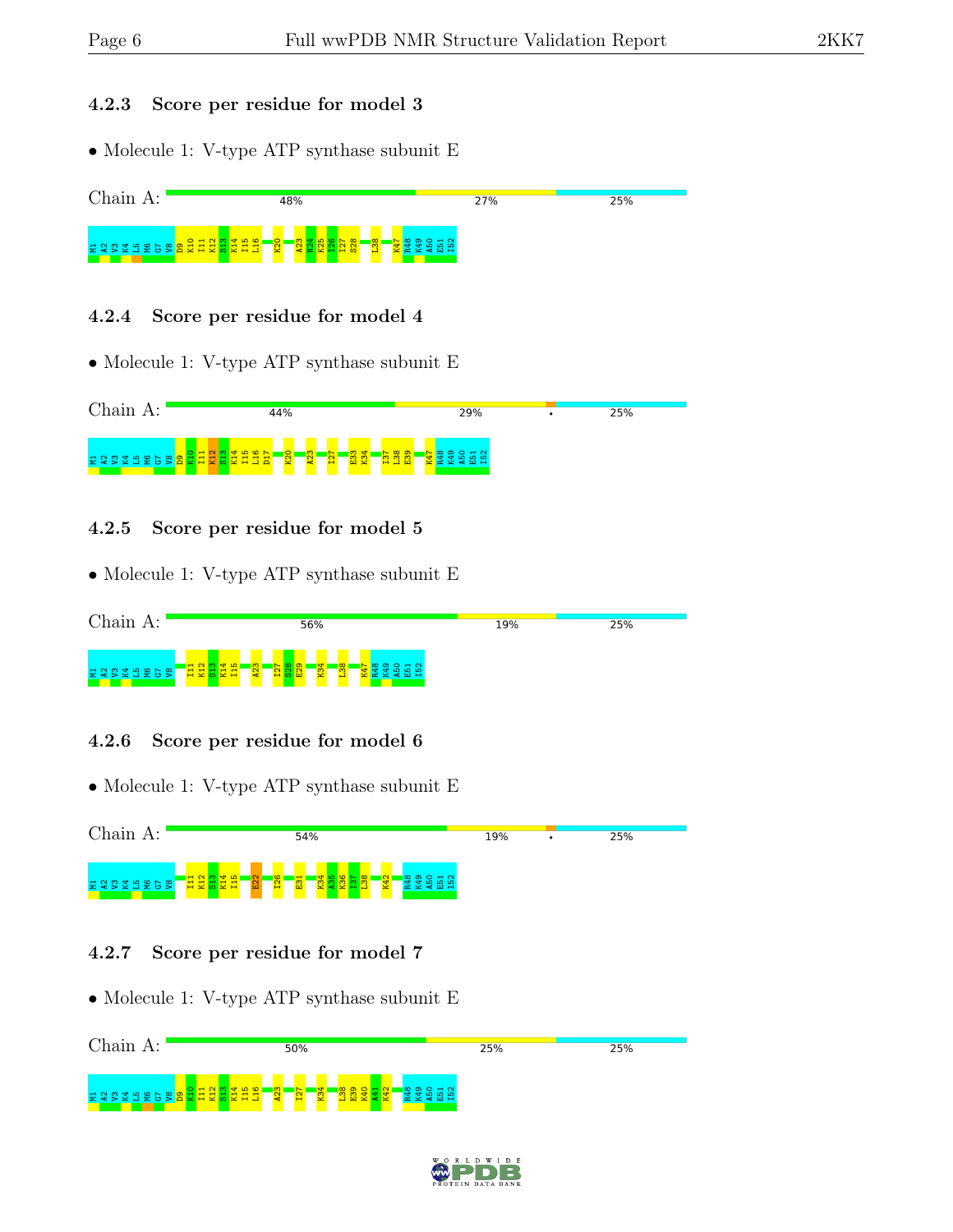#### 4.2.8 Score per residue for model 8

• Molecule 1: V-type ATP synthase subunit E



#### 4.2.9 Score per residue for model 9

• Molecule 1: V-type ATP synthase subunit E



#### 4.2.10 Score per residue for model 10

• Molecule 1: V-type ATP synthase subunit E

| Chain | 48%                                                                                 | 25% | 25% |
|-------|-------------------------------------------------------------------------------------|-----|-----|
|       | E 2 5 2 5 2 6 8 8 2 7 2 8 2 4 5 5 6 8 9 2 7 2 8 4 5 6 7 8 9 2 3<br>$\overline{K25}$ |     |     |

### 4.2.11 Score per residue for model 11

• Molecule 1: V-type ATP synthase subunit E



### 4.2.12 Score per residue for model 12



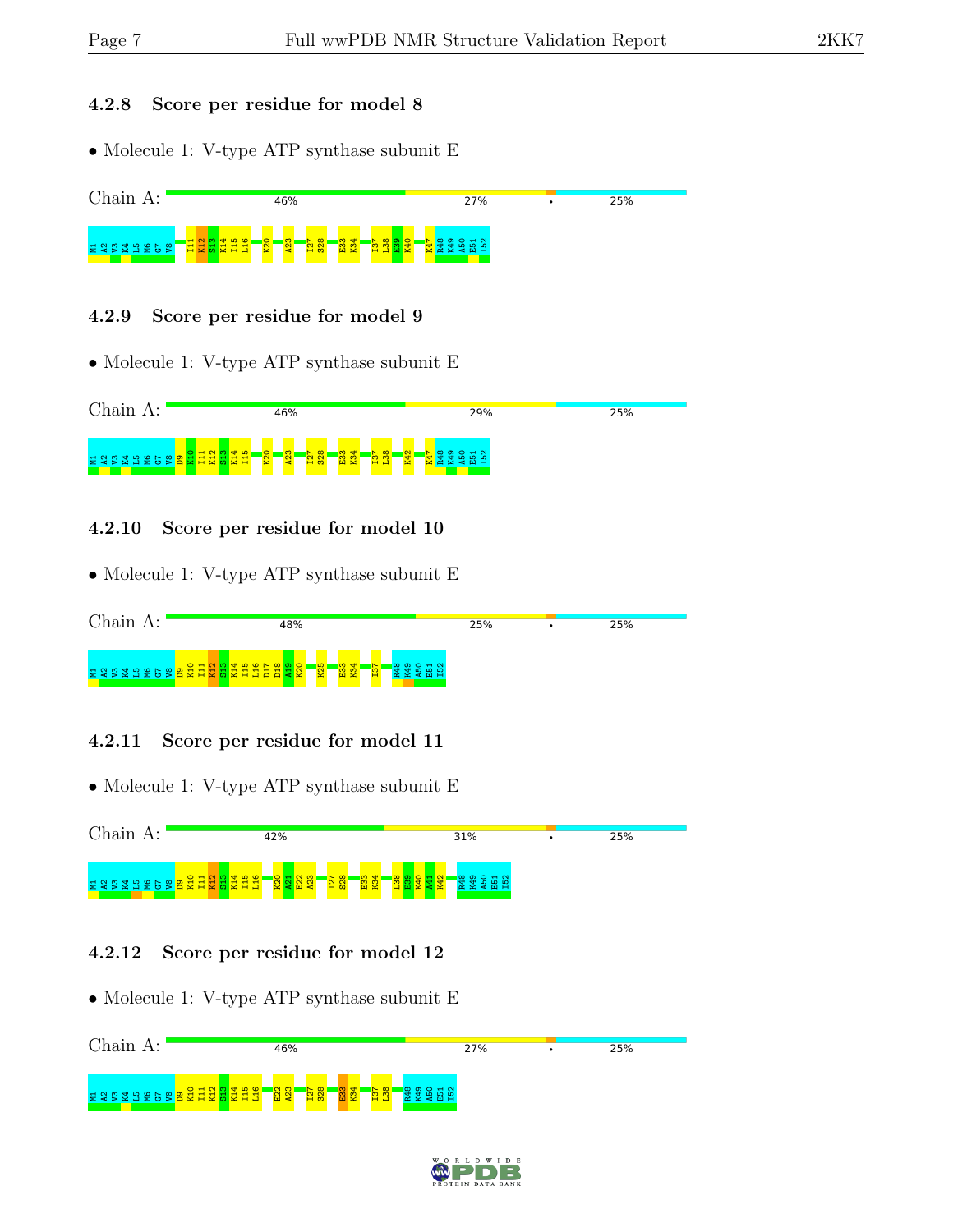### 4.2.13 Score per residue for model 13

• Molecule 1: V-type ATP synthase subunit E



## 4.2.14 Score per residue for model 14

• Molecule 1: V-type ATP synthase subunit E



## 4.2.15 Score per residue for model 15

• Molecule 1: V-type ATP synthase subunit E



## 4.2.16 Score per residue for model 16

• Molecule 1: V-type ATP synthase subunit E



## 4.2.17 Score per residue for model 17



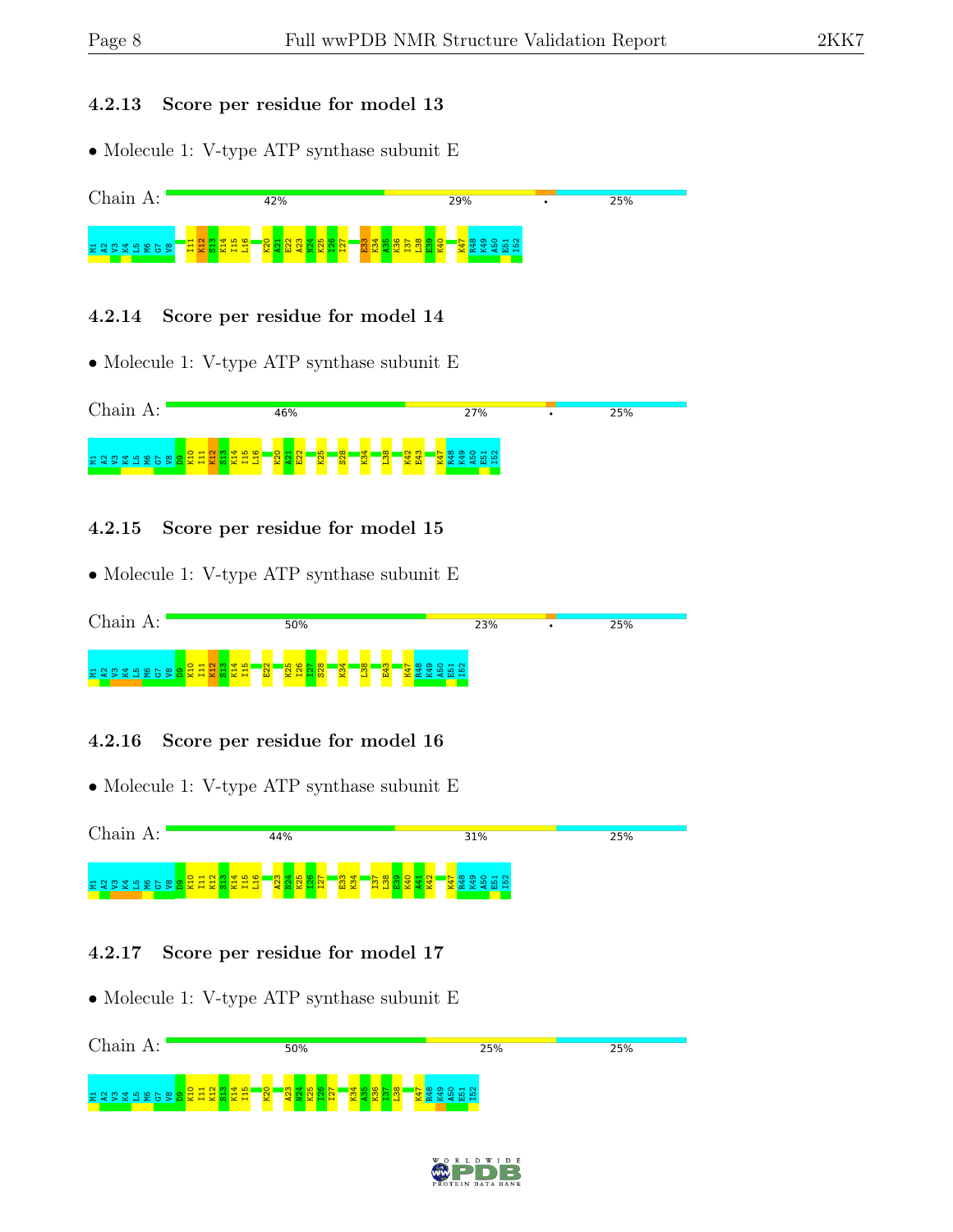#### 4.2.18 Score per residue for model 18

 $\bullet$  Molecule 1: V-type ATP synthase subunit E



### 4.2.19 Score per residue for model 19

• Molecule 1: V-type ATP synthase subunit E



### 4.2.20 Score per residue for model 20

| Chain<br>$A$ : | 52%                                                                                                | 21% | 25% |
|----------------|----------------------------------------------------------------------------------------------------|-----|-----|
| E2BEBE58       | S.<br>$\infty$<br><b>198</b><br>$\mathbf -$<br>$\sim$<br>$\mathbf{v}$<br>m<br>$\blacksquare$<br>×. |     |     |

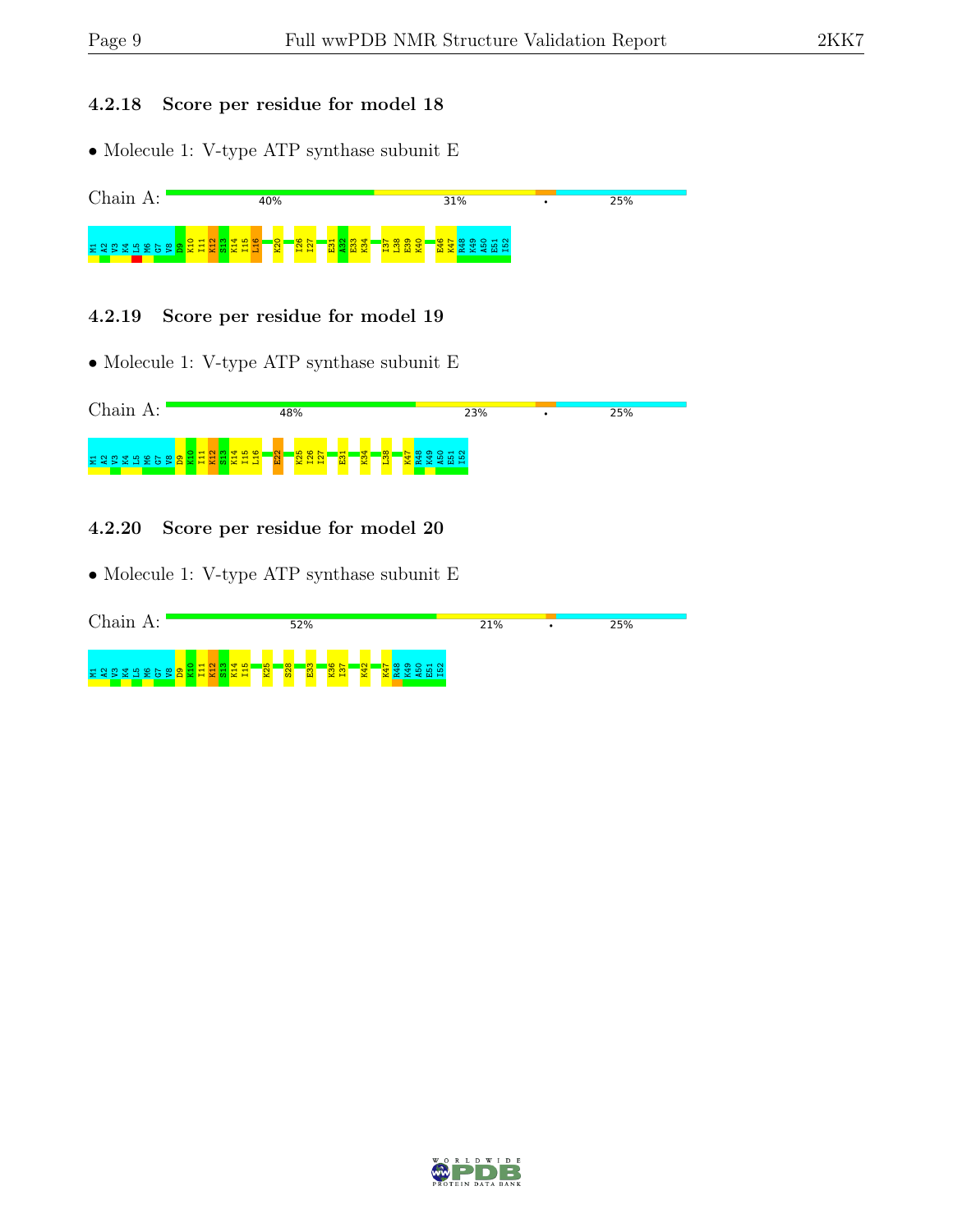# 5 Refinement protocol and experimental data overview  $(i)$

The models were refined using the following method: torsion angle dynamics.

Of the 100 calculated structures, 20 were deposited, based on the following criterion: structures with the least restraint violations.

The following table shows the software used for structure solution, optimisation and refinement.

| Software name   Classification |                    | Version |
|--------------------------------|--------------------|---------|
| I CYANA                        | refinement         | 21      |
| <b>MOLMOL</b>                  | structure solution |         |

No chemical shift data was provided.

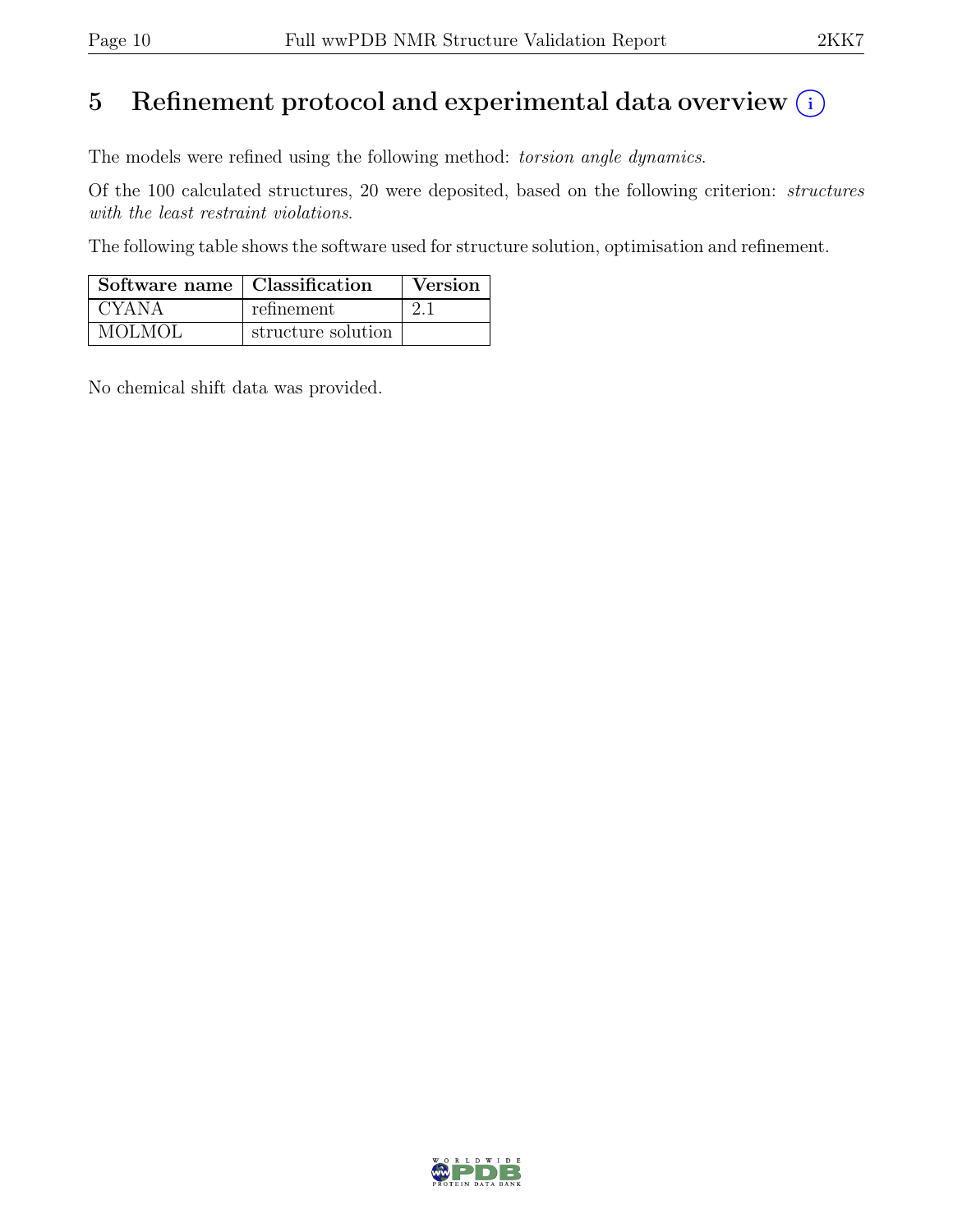# 6 Model quality  $(i)$

# 6.1 Standard geometry  $(i)$

There are no covalent bond-length or bond-angle outliers.

There are no bond-length outliers.

There are no bond-angle outliers.

There are no chirality outliers.

There are no planarity outliers.

# 6.2 Too-close contacts  $(i)$

In the following table, the Non-H and H(model) columns list the number of non-hydrogen atoms and hydrogen atoms in each chain respectively. The H(added) column lists the number of hydrogen atoms added and optimized by MolProbity. The Clashes column lists the number of clashes averaged over the ensemble.

|     |      | Mol   Chain   Non-H   H(model)   H(added)   Clashes |      |    |
|-----|------|-----------------------------------------------------|------|----|
|     | 302. | 323                                                 | 323  |    |
| All | 6040 | 6460                                                | 6460 | 98 |

The all-atom clashscore is defined as the number of clashes found per 1000 atoms (including hydrogen atoms). The all-atom clashscore for this structure is 8.

| $\rm{Atom-1}$     | Atom-2             | $Clash(\AA)$ | Distance(A) | Models         |                |  |
|-------------------|--------------------|--------------|-------------|----------------|----------------|--|
|                   |                    |              |             | Worst          | Total          |  |
| 1: A:11: ILE: O   | 1:A:15:ILE:HD12    | 0.65         | 1.92        | $\overline{2}$ | 20             |  |
| 1:A:11:ILE:HD12   | 1: A:12: LYS:N     | 0.64         | 2.08        | $\overline{2}$ | 20             |  |
| 1: A: 12: LYS: CE | 1:A:16:LEU:HD13    | 0.59         | 2.27        | $\overline{4}$ | $\mathbf{1}$   |  |
| 1:A:22:GLU:O      | 1: A:26: ILE: HG23 | 0.56         | 2.01        | 6              | 3              |  |
| 1: A: 33: GLU: O  | 1: A:37: ILE: HG23 | 0.54         | 2.03        | 13             | 10             |  |
| 1: A:34: LYS:O    | 1:A:38:LEU:HD23    | 0.54         | 2.02        | 7              | 16             |  |
| 1:A:16:LEU:HD23   | 1:A:17:ASP:N       | 0.50         | 2.21        | $\overline{4}$ | $\mathbf{1}$   |  |
| 1: A:26: ILE: CD1 | 1:A:27:ILE:HG23    | 0.50         | 2.37        | 19             | $\overline{2}$ |  |
| 1:A:12:LYS:O      | 1:A:16:LEU:HD23    | 0.45         | 2.12        | 8              | 6              |  |
| 1:A:23:ALA:O      | 1:A:27:ILE:HG23    | 0.45         | 2.12        | 5              | 13             |  |
| 1:A:12:LYS:HE3    | 1:A:16:LEU:HD22    | 0.42         | 1.91        | 11             | $\overline{2}$ |  |
| 1:A:16:LEU:HD13   | 1:A:17:ASP:N       | 0.42         | 2.30        | 10             | 1              |  |
| 1: A: 12: LYS: CE | 1:A:16:LEU:HD22    | 0.42         | 2.45        | 14             | 1              |  |
| 1:A:12:LYS:HE3    | 1:A:16:LEU:HD13    | 0.41         | 1.91        | 18             | $\mathbf{1}$   |  |

All unique clashes are listed below, sorted by their clash magnitude.

Continued on next page...

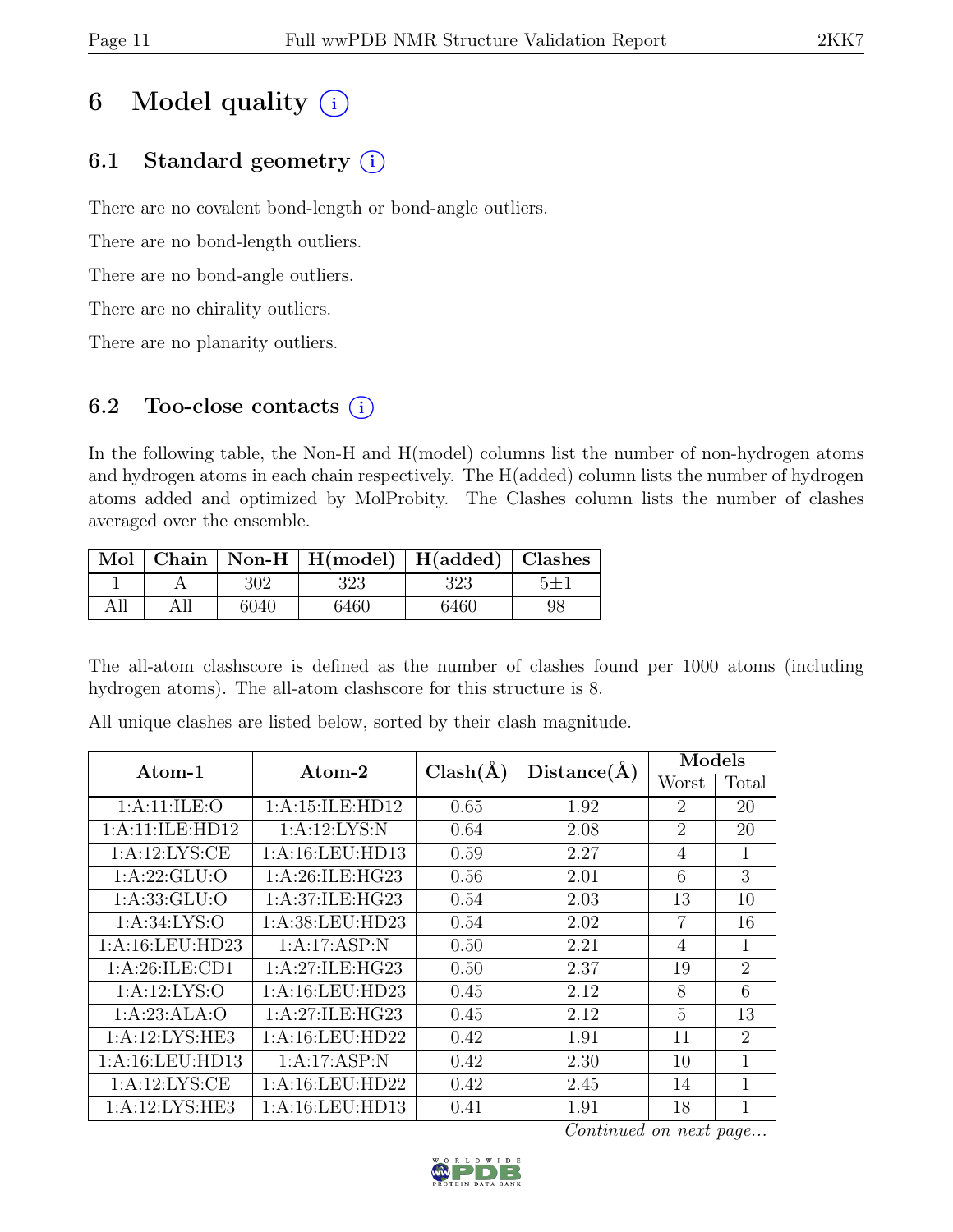Continued from previous page...

| Atom-1           | Atom-2          |      | $\text{Clash}(\AA)   \text{Distance}(\AA)$ | Models |       |
|------------------|-----------------|------|--------------------------------------------|--------|-------|
|                  |                 |      |                                            | Worst  | Total |
| 1: A: 12: LYS: O | 1:A:16:LEU:HD12 | 0.40 | 2.16                                       |        |       |

# 6.3 Torsion angles  $(i)$

## 6.3.1 Protein backbone (i)

In the following table, the Percentiles column shows the percent Ramachandran outliers of the chain as a percentile score with respect to all PDB entries followed by that with respect to all NMR entries. The Analysed column shows the number of residues for which the backbone conformation was analysed and the total number of residues.

| Mol | Chain | Analysed            | Favoured                                                                | Allowed     | Outliers | <b>Percentiles</b> |
|-----|-------|---------------------|-------------------------------------------------------------------------|-------------|----------|--------------------|
|     |       | 39/52(75%)          | $\frac{1}{100}$ 34±1 (87±2%)   5±1 (13±2%)   0±0 (0±0%)   100   100   1 |             |          |                    |
| All |       | $780/1040$ $(75\%)$ | 676 (87\%)                                                              | $104(13\%)$ | $0(0\%)$ | 100   100          |

There are no Ramachandran outliers.

## 6.3.2 Protein sidechains  $(i)$

In the following table, the Percentiles column shows the percent sidechain outliers of the chain as a percentile score with respect to all PDB entries followed by that with respect to all NMR entries. The Analysed column shows the number of residues for which the sidechain conformation was analysed and the total number of residues.

| Mol | Chain | Analysed<br>Rotameric |                                        | Percentiles<br>Outliers |    |
|-----|-------|-----------------------|----------------------------------------|-------------------------|----|
|     |       | 31/41(76%)            | $24\pm2(77\pm6\%)$   $7\pm2(23\pm6\%)$ |                         | 29 |
| All |       | 620/820(76%)          | 479 (77\%)                             | 141 (23%)               | 29 |

All 22 unique residues with a non-rotameric sidechain are listed below. They are sorted by the frequency of occurrence in the ensemble.

| Mol | Chain | Res | <b>Type</b> | Models (Total) |
|-----|-------|-----|-------------|----------------|
|     |       | 14  | <b>LYS</b>  | 20             |
|     |       | 47  | <b>LYS</b>  | 14             |
|     |       | 20  | <b>LYS</b>  | 12             |
|     |       | 12  | <b>LYS</b>  | 11             |
|     |       | 9   | <b>ASP</b>  | 10             |
|     |       | 25  | <b>LYS</b>  | 10             |
|     |       | 28  | <b>SER</b>  |                |

Continued on next page.

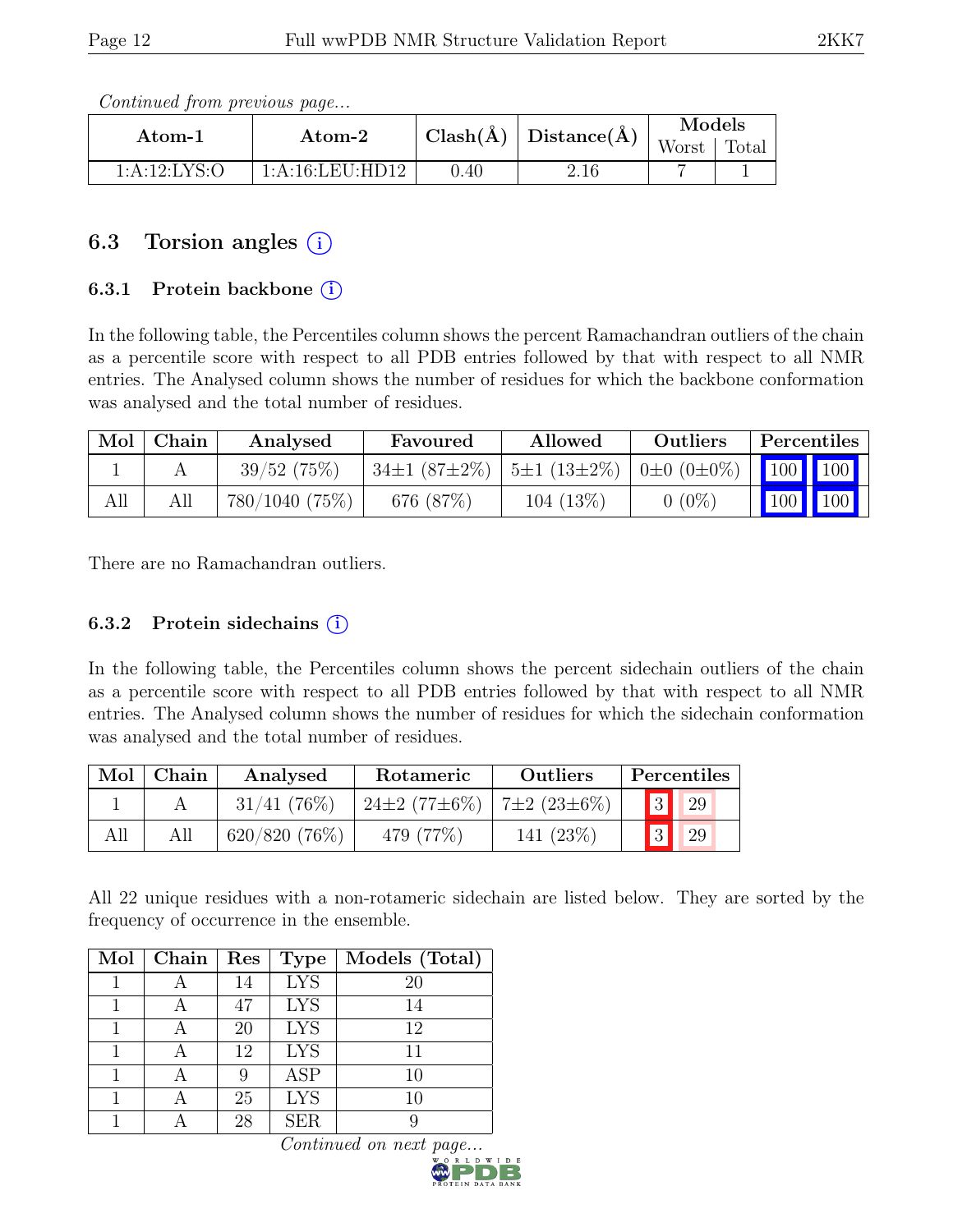| Mol            | Chain            | Res | Type       | Models (Total) |
|----------------|------------------|-----|------------|----------------|
| $\mathbf{1}$   | А                | 10  | <b>LYS</b> | 9              |
| $\mathbf{1}$   | А                | 42  | <b>LYS</b> | 8              |
| 1              | $\mathbf{A}$     | 22  | <b>GLU</b> | $\overline{7}$ |
| $\mathbf{1}$   | A                | 40  | <b>LYS</b> | 6              |
| 1              | $\mathbf{A}$     | 36  | <b>LYS</b> | $\overline{5}$ |
| 1              | $\boldsymbol{A}$ | 39  | <b>GLU</b> | $\overline{4}$ |
| $\mathbf{1}$   | A                | 31  | GLU        | $\overline{4}$ |
| $\mathbf 1$    | $\boldsymbol{A}$ | 33  | <b>GLU</b> | 3              |
| $\mathbf{1}$   | $\boldsymbol{A}$ | 29  | <b>GLU</b> | $\overline{2}$ |
| 1              | $\mathbf{A}$     | 43  | <b>GLU</b> | $\overline{2}$ |
| $\mathbf{1}$   | $\mathbf{A}$     | 38  | <b>LEU</b> | $\mathbf{1}$   |
| 1              | A                | 18  | <b>ASP</b> | 1              |
| 1              | $\mathbf{A}$     | 34  | <b>LYS</b> | $\mathbf 1$    |
| $\mathbf{1}$   | A                | 16  | <b>LEU</b> | 1              |
| $\overline{1}$ | А                | 46  | GLU        | 1              |

Continued from previous page...

## 6.3.3 RNA  $(i)$

There are no RNA molecules in this entry.

## 6.4 Non-standard residues in protein, DNA, RNA chains  $(i)$

There are no non-standard protein/DNA/RNA residues in this entry.

## 6.5 Carbohydrates  $(i)$

There are no monosaccharides in this entry.

## 6.6 Ligand geometry  $(i)$

There are no ligands in this entry.

## 6.7 Other polymers  $(i)$

There are no such molecules in this entry.

## 6.8 Polymer linkage issues  $(i)$

There are no chain breaks in this entry.